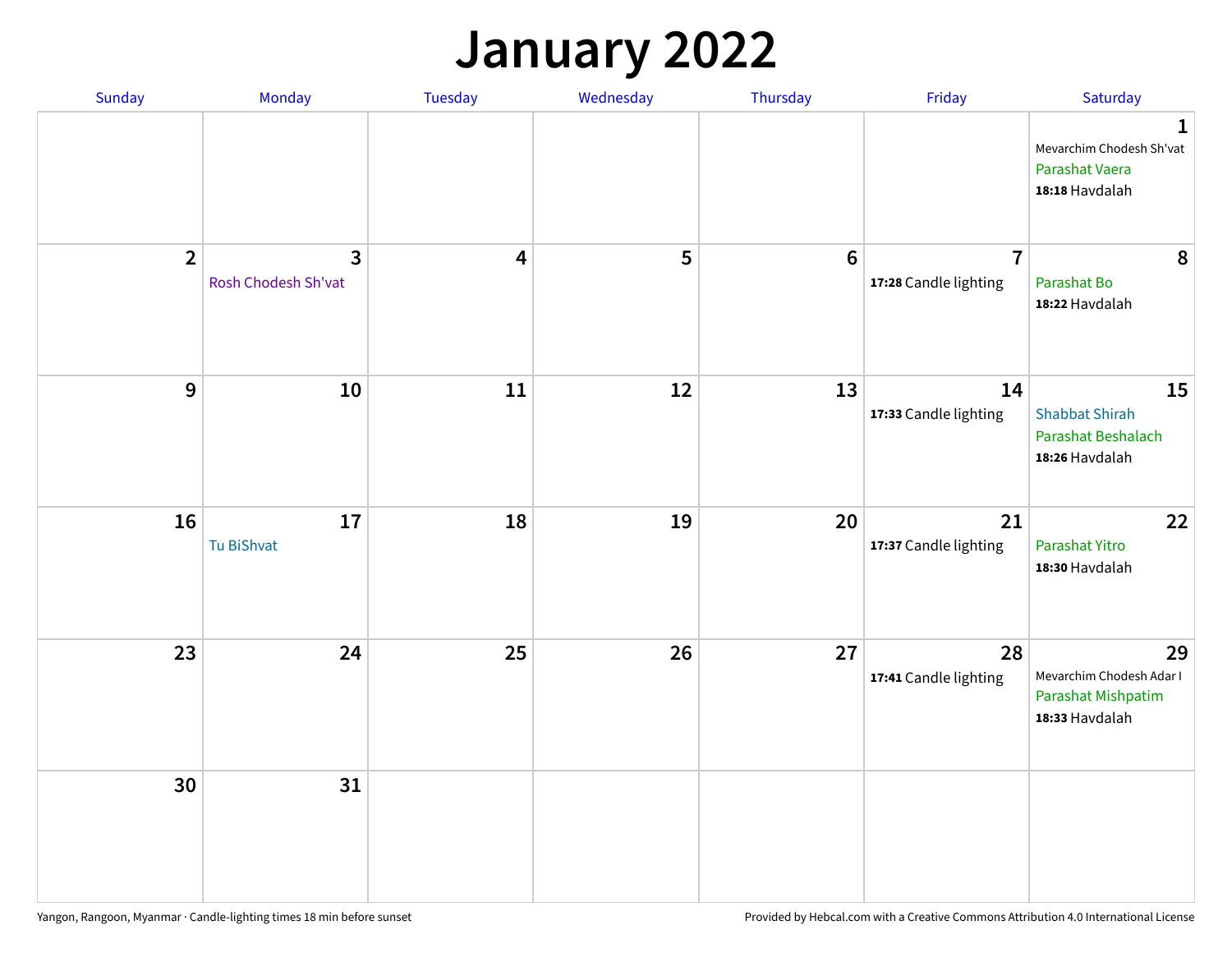# **February 2022**

| Sunday | Monday                  | <b>Tuesday</b>                      | Wednesday                             | Thursday | Friday                                           | Saturday                                                                                          |
|--------|-------------------------|-------------------------------------|---------------------------------------|----------|--------------------------------------------------|---------------------------------------------------------------------------------------------------|
|        |                         | $\mathbf{1}$<br>Rosh Chodesh Adar I | $\overline{2}$<br>Rosh Chodesh Adar I | 3        | $\overline{\mathbf{4}}$<br>17:44 Candle lighting | 5<br>Parashat Terumah<br>18:37 Havdalah                                                           |
| $6\,$  | $\overline{\mathbf{7}}$ | 8                                   | 9                                     | 10       | 11<br>17:48 Candle lighting                      | 12<br>Parashat Tetzaveh<br>18:39 Havdalah                                                         |
| 13     | 14                      | 15<br><b>Purim Katan</b>            | 16                                    | 17       | 18<br>17:50 Candle lighting                      | 19<br>Parashat Ki Tisa<br>18:42 Havdalah                                                          |
| 20     | 21                      | 22                                  | 23                                    | 24       | 25<br>17:52 Candle lighting                      | 26<br><b>Shabbat Shekalim</b><br>Mevarchim Chodesh Adar II<br>Parashat Vayakhel<br>18:44 Havdalah |
| 27     | 28                      |                                     |                                       |          |                                                  |                                                                                                   |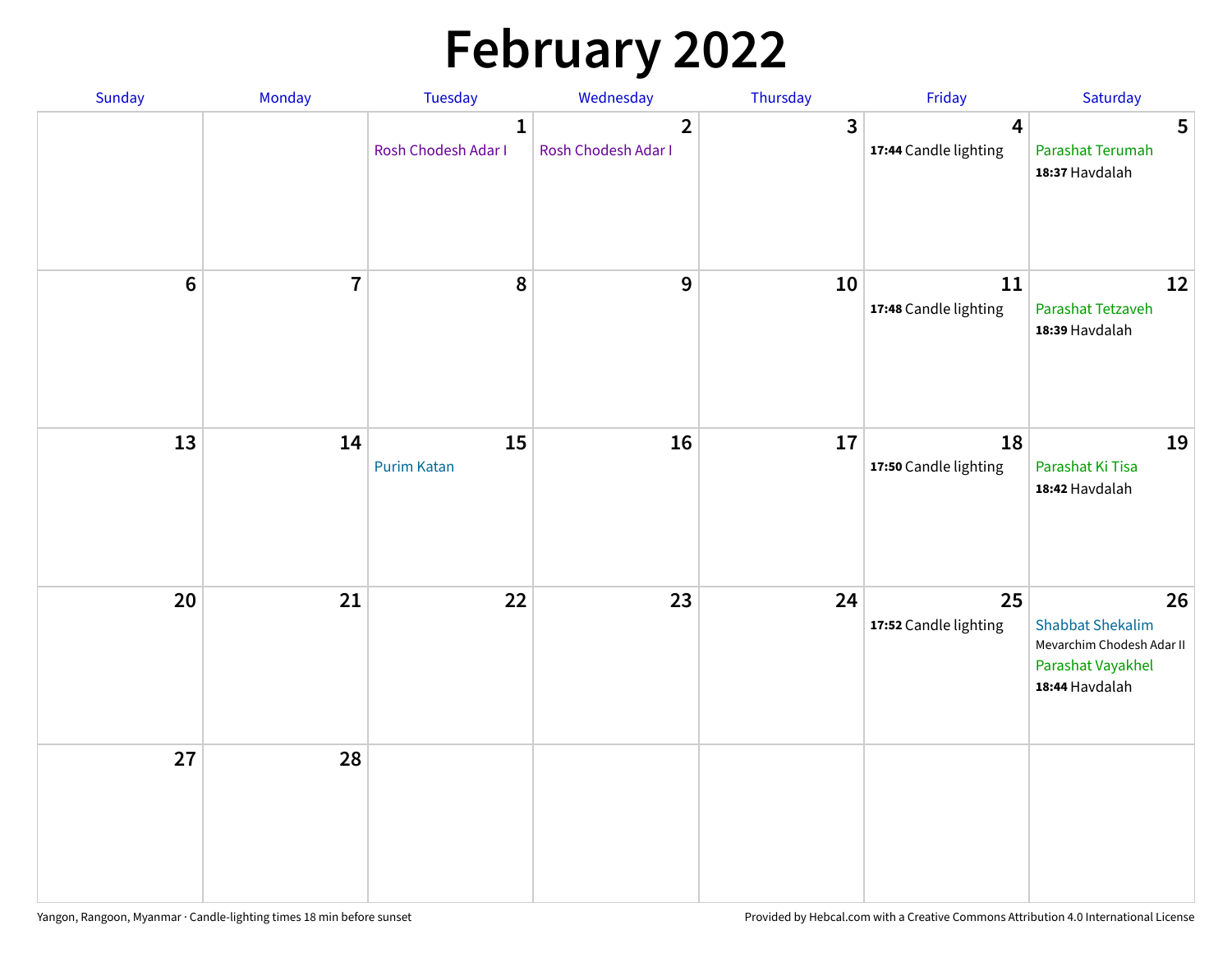## **March 2022**

| Sunday  | <b>Monday</b>  | Tuesday      | Wednesday                                                                         | Thursday                                        | Friday                                              | Saturday                                                                                   |
|---------|----------------|--------------|-----------------------------------------------------------------------------------|-------------------------------------------------|-----------------------------------------------------|--------------------------------------------------------------------------------------------|
|         |                | $\mathbf{1}$ | $\overline{2}$                                                                    | $\overline{\mathbf{3}}$<br>Rosh Chodesh Adar II | 4<br>Rosh Chodesh Adar II<br>17:54 Candle lighting  | 5<br>Parashat Pekudei<br>18:45 Havdalah                                                    |
| $\bf 6$ | $\overline{7}$ | 8            | 9                                                                                 | 10                                              | 11<br>17:56 Candle lighting                         | 12<br><b>Shabbat Zachor</b><br>Parashat Vayikra<br>18:47 Havdalah                          |
| 13      | 14             | 15           | 16<br>05:10 Fast begins<br>Ta'anit Esther<br>18:42 Fast ends<br><b>Erev Purim</b> | 17<br>Purim                                     | 18<br><b>Shushan Purim</b><br>17:57 Candle lighting | 19<br>Parashat Tzav<br>18:48 Havdalah                                                      |
| 20      | 21             | 22           | 23                                                                                | 24                                              | 25<br>17:59 Candle lighting                         | 26<br><b>Shabbat Parah</b><br>Mevarchim Chodesh Nisan<br>Parashat Shmini<br>18:49 Havdalah |
| 27      | 28             | 29           | 30                                                                                | 31                                              |                                                     |                                                                                            |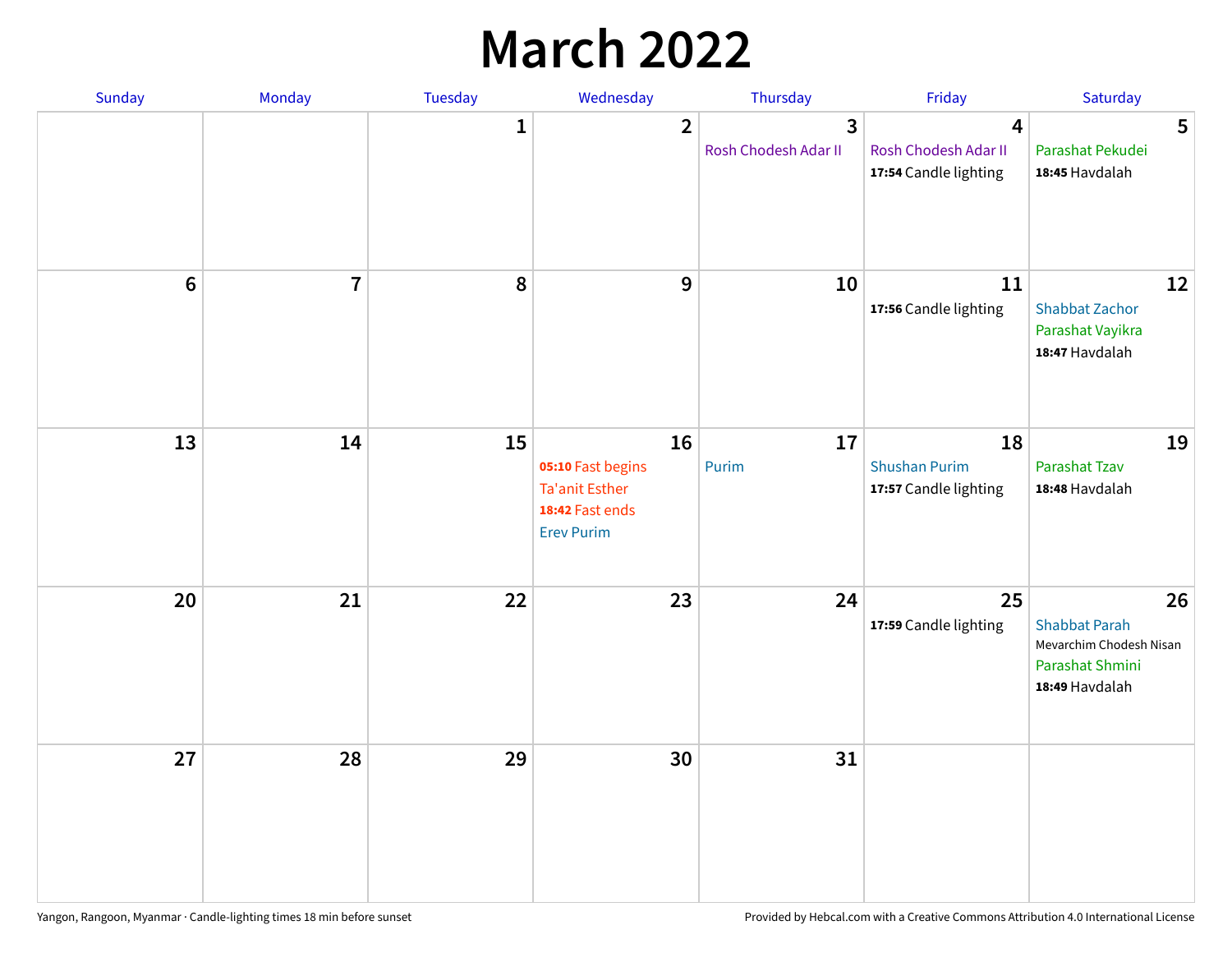## **April 2022**

| Sunday                                   | Monday                  | <b>Tuesday</b>         | Wednesday             | Thursday                                        | Friday                                                                                            | Saturday                                                                                                            |
|------------------------------------------|-------------------------|------------------------|-----------------------|-------------------------------------------------|---------------------------------------------------------------------------------------------------|---------------------------------------------------------------------------------------------------------------------|
|                                          |                         |                        |                       |                                                 | $\mathbf{1}$<br>18:00 Candle lighting                                                             | $\overline{2}$<br><b>Shabbat HaChodesh</b><br><b>Rosh Chodesh Nisan</b><br><b>Parashat Tazria</b><br>18:51 Havdalah |
| 3                                        | $\overline{\mathbf{4}}$ | 5                      | $6\phantom{1}6$       | $\overline{7}$                                  | 8<br>18:01 Candle lighting                                                                        | 9<br><b>Shabbat HaGadol</b><br>Parashat Metzora<br>18:52 Havdalah                                                   |
| 10                                       | 11<br>Yom HaAliyah      | 12                     | 13                    | 14                                              | 15<br>04:46 Fast begins<br><b>Ta'anit Bechorot</b><br><b>Erev Pesach</b><br>18:02 Candle lighting | 16<br>Pesach I<br>18:54 Candle lighting                                                                             |
| 17<br><b>Pesach II</b><br>18:54 Havdalah | 18<br>Pesach III (CH"M) | 19<br>Pesach IV (CH"M) | 20<br>Pesach V (CH"M) | 21<br>Pesach VI (CH"M)<br>18:04 Candle lighting | 22<br><b>Pesach VII</b><br>18:04 Candle lighting                                                  | 23<br><b>Pesach VIII</b><br>18:56 Havdalah                                                                          |
| 24                                       | 25                      | 26                     | 27                    | 28<br>Yom HaShoah                               | 29<br>18:06 Candle lighting                                                                       | 30<br>Mevarchim Chodesh Iyyar<br>Parashat Achrei Mot<br>18:58 Havdalah                                              |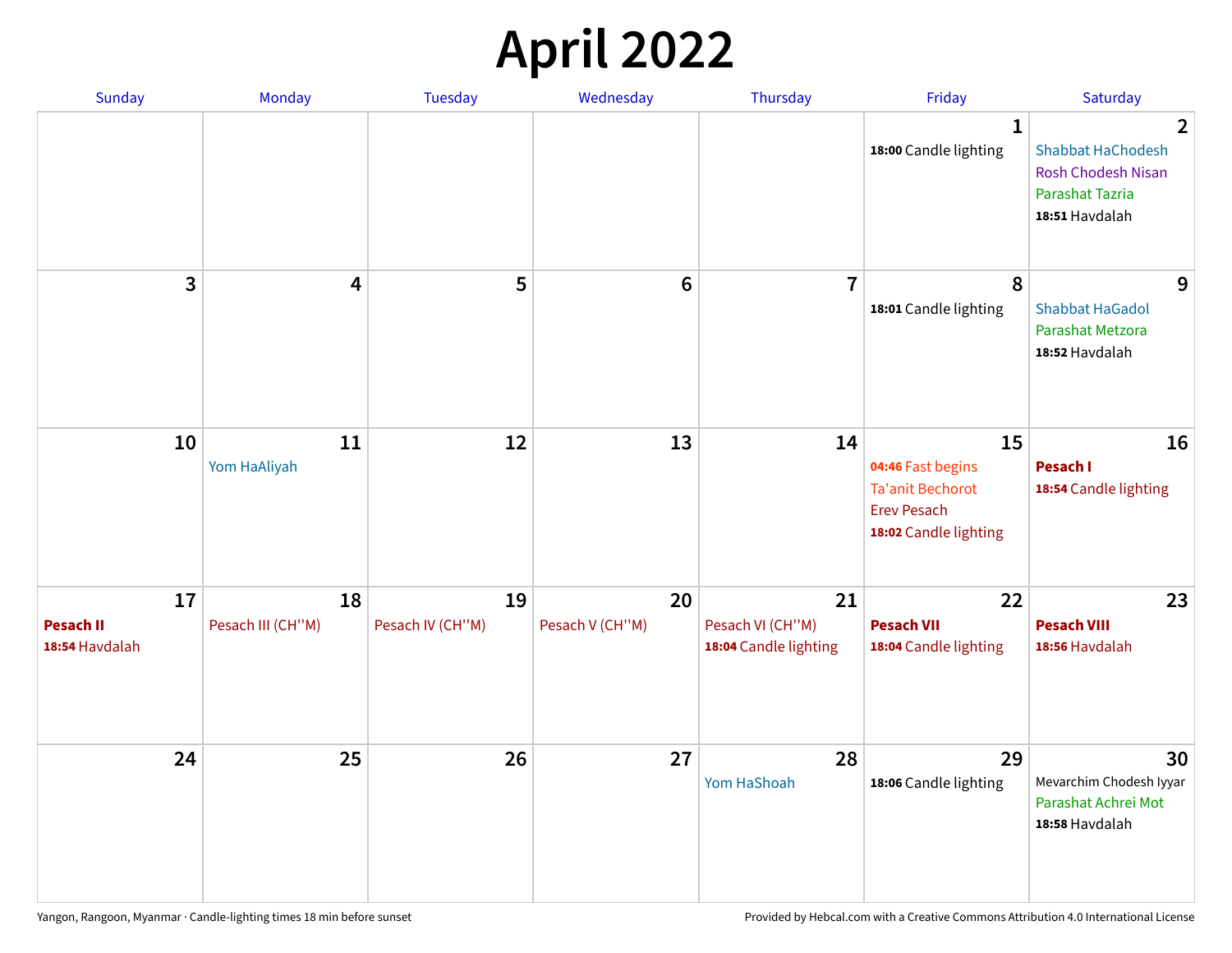## **May 2022**

| Sunday                             | Monday                               | Tuesday                         | Wednesday          | Thursday            | Friday                                   | Saturday                                                               |
|------------------------------------|--------------------------------------|---------------------------------|--------------------|---------------------|------------------------------------------|------------------------------------------------------------------------|
| $\mathbf{1}$<br>Rosh Chodesh Iyyar | $\overline{2}$<br>Rosh Chodesh Iyyar | 3                               | 4<br>Yom HaZikaron | 5<br>Yom HaAtzma'ut | $6\phantom{1}6$<br>18:08 Candle lighting | $\overline{7}$<br>Parashat Kedoshim<br>19:01 Havdalah                  |
| $\pmb{8}$                          | $\mathbf{9}$                         | 10                              | 11                 | 12                  | 13<br>18:10 Candle lighting              | 14<br><b>Parashat Emor</b><br>19:03 Havdalah                           |
| 15<br>Pesach Sheni                 | 16                                   | 17                              | 18                 | 19<br>Lag BaOmer    | 20<br>18:12 Candle lighting              | 21<br>Parashat Behar<br>19:06 Havdalah                                 |
| 22                                 | 23                                   | 24                              | 25                 | 26                  | 27<br>18:15 Candle lighting              | 28<br>Mevarchim Chodesh Sivan<br>Parashat Bechukotai<br>19:09 Havdalah |
| 29<br>Yom Yerushalayim             | 30                                   | 31<br><b>Rosh Chodesh Sivan</b> |                    |                     |                                          |                                                                        |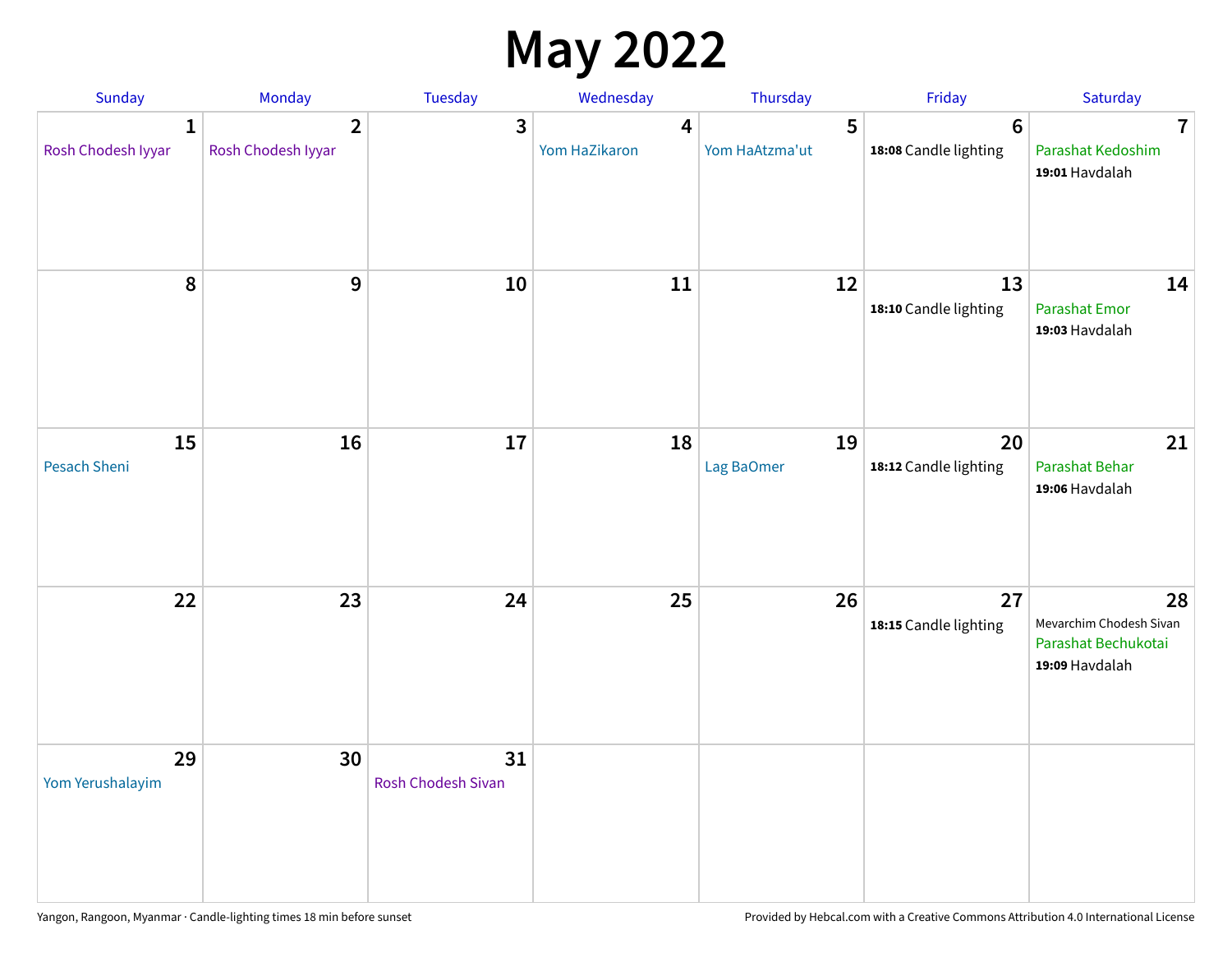#### **June 2022**

| Sunday                                         | Monday                                                | Tuesday        | Wednesday                       | Thursday                        | Friday                      | Saturday                                                               |
|------------------------------------------------|-------------------------------------------------------|----------------|---------------------------------|---------------------------------|-----------------------------|------------------------------------------------------------------------|
|                                                |                                                       |                | 1                               | $\overline{2}$                  | 3<br>18:17 Candle lighting  | 4<br><b>Erev Shavuot</b><br>Parashat Bamidbar<br>19:12 Candle lighting |
| 5<br><b>Shavuot I</b><br>19:12 Candle lighting | $6\phantom{1}$<br><b>Shavuot II</b><br>19:12 Havdalah | $\overline{7}$ | 8                               | 9                               | 10<br>18:20 Candle lighting | 11<br><b>Parashat Nasso</b><br>19:14 Havdalah                          |
| 12                                             | 13                                                    | 14             | 15                              | 16                              | 17<br>18:22 Candle lighting | 18<br>Parashat Beha'alotcha<br>19:16 Havdalah                          |
| 19                                             | 20                                                    | 21             | 22                              | 23                              | 24<br>18:23 Candle lighting | 25<br>Mevarchim Chodesh Tamuz<br>Parashat Sh'lach<br>19:18 Havdalah    |
| 26                                             | 27                                                    | 28             | 29<br><b>Rosh Chodesh Tamuz</b> | 30<br><b>Rosh Chodesh Tamuz</b> |                             |                                                                        |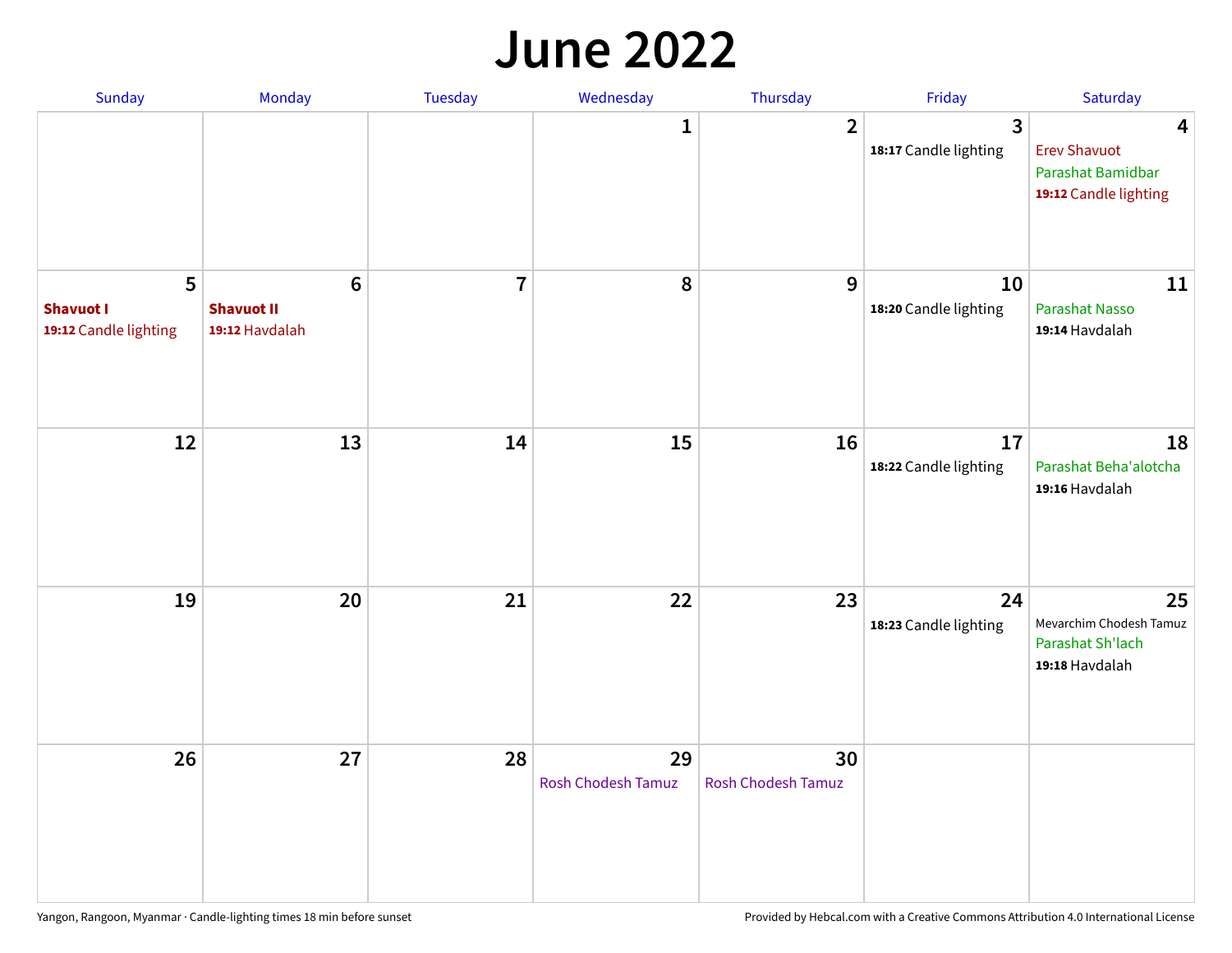## **July 2022**

| Sunday                                                           | Monday | Tuesday | Wednesday | Thursday       | Friday                                         | Saturday                                                                |
|------------------------------------------------------------------|--------|---------|-----------|----------------|------------------------------------------------|-------------------------------------------------------------------------|
|                                                                  |        |         |           |                | $\mathbf{1}$<br>18:24 Candle lighting          | $\overline{2}$<br>Parashat Korach<br>19:18 Havdalah                     |
| $\mathbf{3}$                                                     | 4      | 5       | $\bf 6$   | $\overline{7}$ | $\boldsymbol{8}$<br>18:24 Candle lighting      | 9<br><b>Parashat Chukat</b><br>19:18 Havdalah                           |
| 10                                                               | 11     | 12      | 13        | 14             | 15<br>18:24 Candle lighting                    | 16<br>Parashat Balak<br>19:17 Havdalah                                  |
| 17<br>04:31 Fast begins<br><b>Tzom Tammuz</b><br>19:11 Fast ends | 18     | 19      | 20        | 21             | 22<br>18:23 Candle lighting                    | 23<br>Mevarchim Chodesh Av<br><b>Parashat Pinchas</b><br>19:16 Havdalah |
| 24                                                               | 25     | 26      | 27        | 28             | 29<br>Rosh Chodesh Av<br>18:21 Candle lighting | 30<br>Parashat Matot-Masei<br>19:13 Havdalah                            |
| 31                                                               |        |         |           |                |                                                |                                                                         |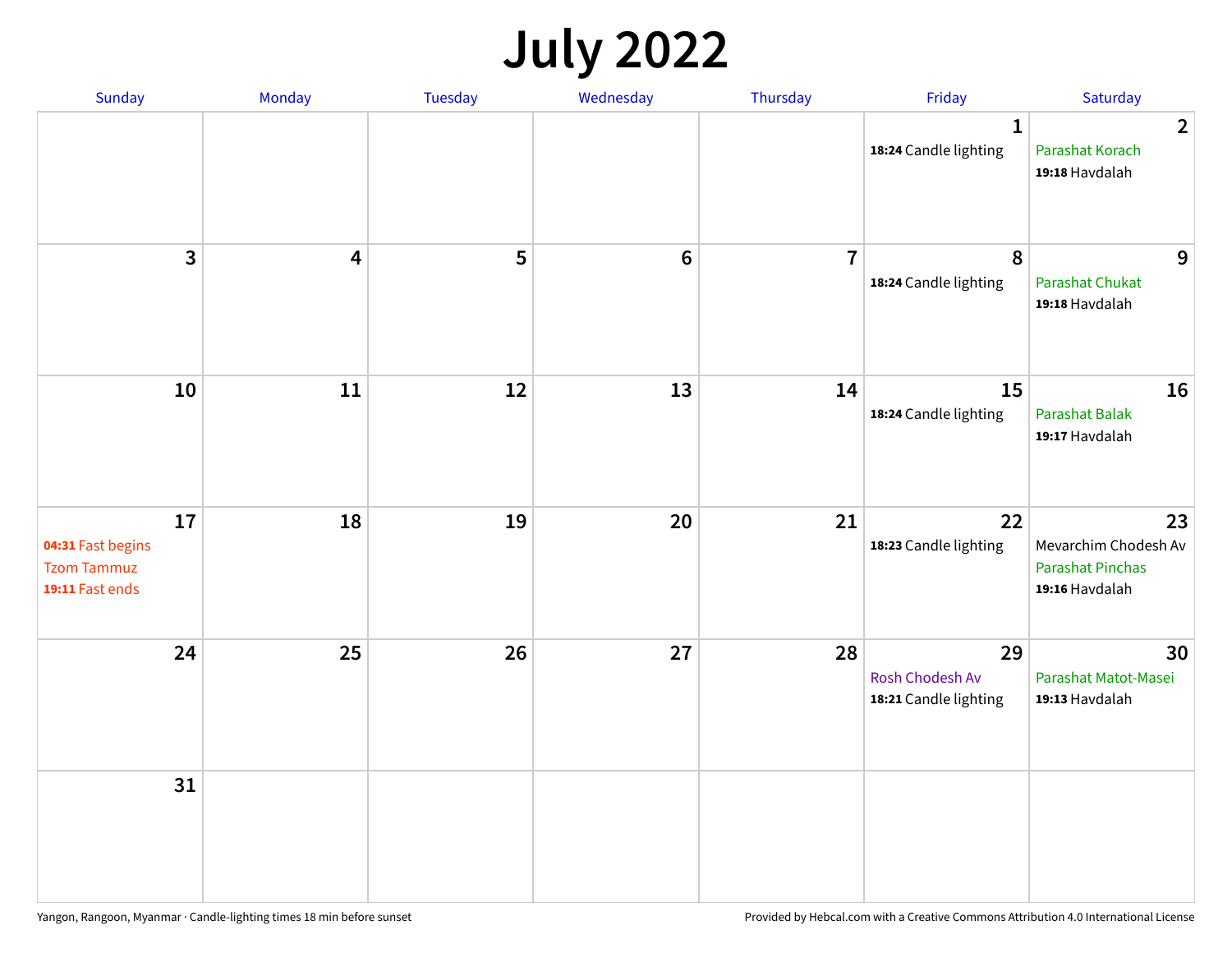## **August 2022**

| Sunday                                                      | Monday       | Tuesday                 | Wednesday | Thursday | Friday                                 | Saturday                                                                                                                       |
|-------------------------------------------------------------|--------------|-------------------------|-----------|----------|----------------------------------------|--------------------------------------------------------------------------------------------------------------------------------|
|                                                             | $\mathbf{1}$ | $\overline{\mathbf{2}}$ | 3         | 4        | 5<br>18:18 Candle lighting             | $6\phantom{1}6$<br><b>Shabbat Chazon</b><br>18:36 Fast begins<br>Erev Tish'a B'Av<br><b>Parashat Devarim</b><br>19:09 Havdalah |
| $\overline{7}$<br>Tish'a B'Av (observed)<br>19:03 Fast ends | 8            | 9                       | 10        | 11       | 12<br>Tu B'Av<br>18:14 Candle lighting | 13<br><b>Shabbat Nachamu</b><br>Parashat Vaetchanan<br>19:05 Havdalah                                                          |
| 14                                                          | 15           | 16                      | 17        | 18       | 19<br>18:10 Candle lighting            | 20<br>Mevarchim Chodesh Elul<br>Parashat Eikev<br>19:01 Havdalah                                                               |
| 21                                                          | 22           | 23                      | 24        | 25       | 26<br>18:05 Candle lighting            | 27<br><b>Rosh Chodesh Elul</b><br>Parashat Re'eh<br>18:55 Havdalah                                                             |
| 28<br>Rosh Hashana LaBehemot<br><b>Rosh Chodesh Elul</b>    | 29           | 30                      | 31        |          |                                        |                                                                                                                                |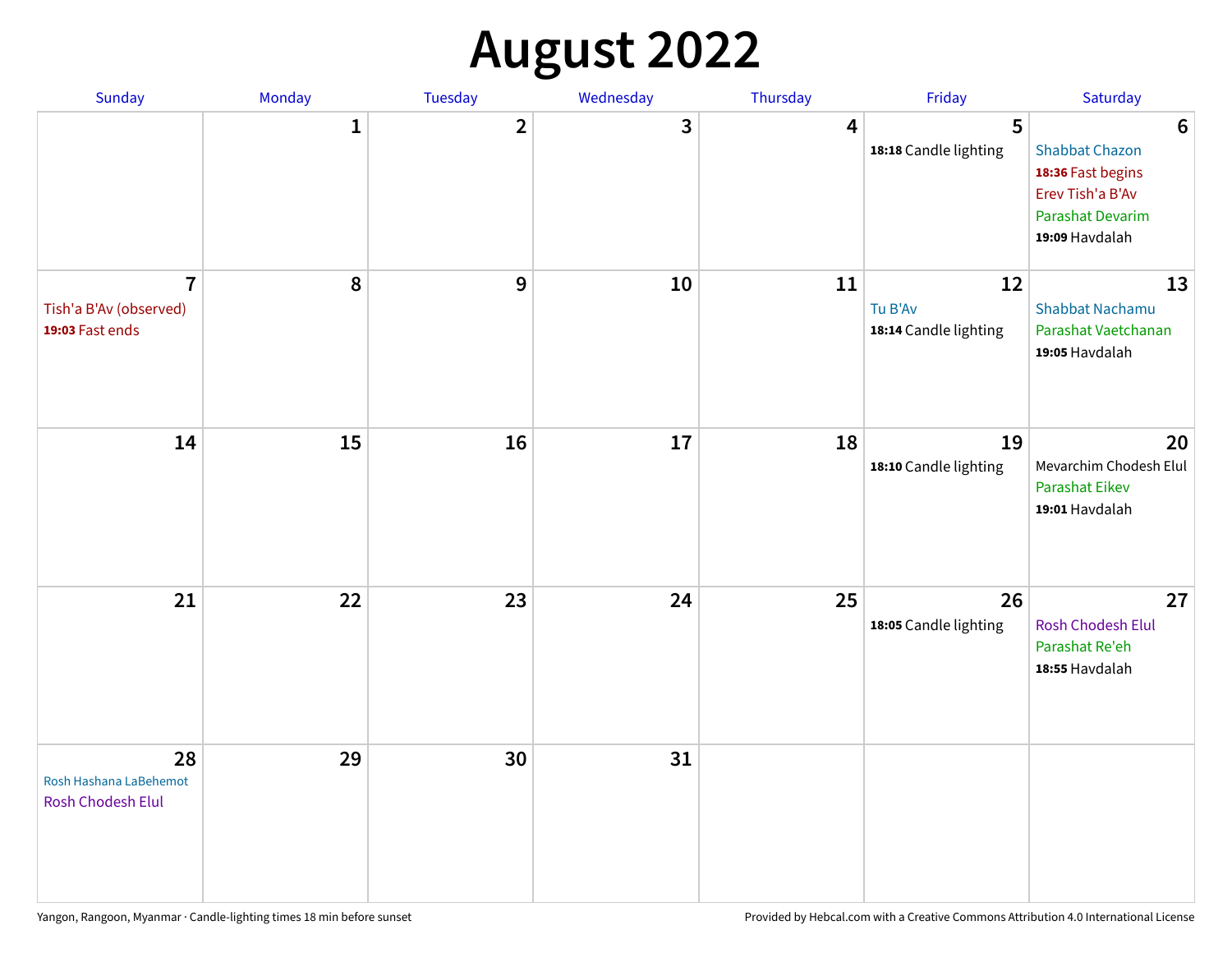## **September 2022**

| Sunday                                           | Monday                                           | Tuesday                                        | Wednesday                                                          | Thursday     | Friday                                  | Saturday                                                  |
|--------------------------------------------------|--------------------------------------------------|------------------------------------------------|--------------------------------------------------------------------|--------------|-----------------------------------------|-----------------------------------------------------------|
|                                                  |                                                  |                                                |                                                                    | $\mathbf{1}$ | $\overline{2}$<br>18:00 Candle lighting | 3<br><b>Parashat Shoftim</b><br>18:50 Havdalah            |
| $\overline{\mathbf{4}}$                          | 5                                                | $6\phantom{1}6$                                | $\overline{7}$                                                     | 8            | 9<br>17:54 Candle lighting              | 10<br>Parashat Ki Teitzei<br>18:44 Havdalah               |
| 11                                               | 12                                               | 13                                             | 14                                                                 | 15           | 16<br>17:48 Candle lighting             | 17<br>Leil Selichot<br>Parashat Ki Tavo<br>18:38 Havdalah |
| 18                                               | 19                                               | 20                                             | 21                                                                 | 22           | 23<br>17:43 Candle lighting             | 24<br>Parashat Nitzavim<br>18:32 Havdalah                 |
| 25<br>Erev Rosh Hashana<br>17:41 Candle lighting | 26<br>Rosh Hashana 5783<br>18:31 Candle lighting | 27<br><b>Rosh Hashana II</b><br>18:30 Havdalah | 28<br>04:52 Fast begins<br><b>Tzom Gedaliah</b><br>18:23 Fast ends | 29           | 30<br>17:37 Candle lighting             |                                                           |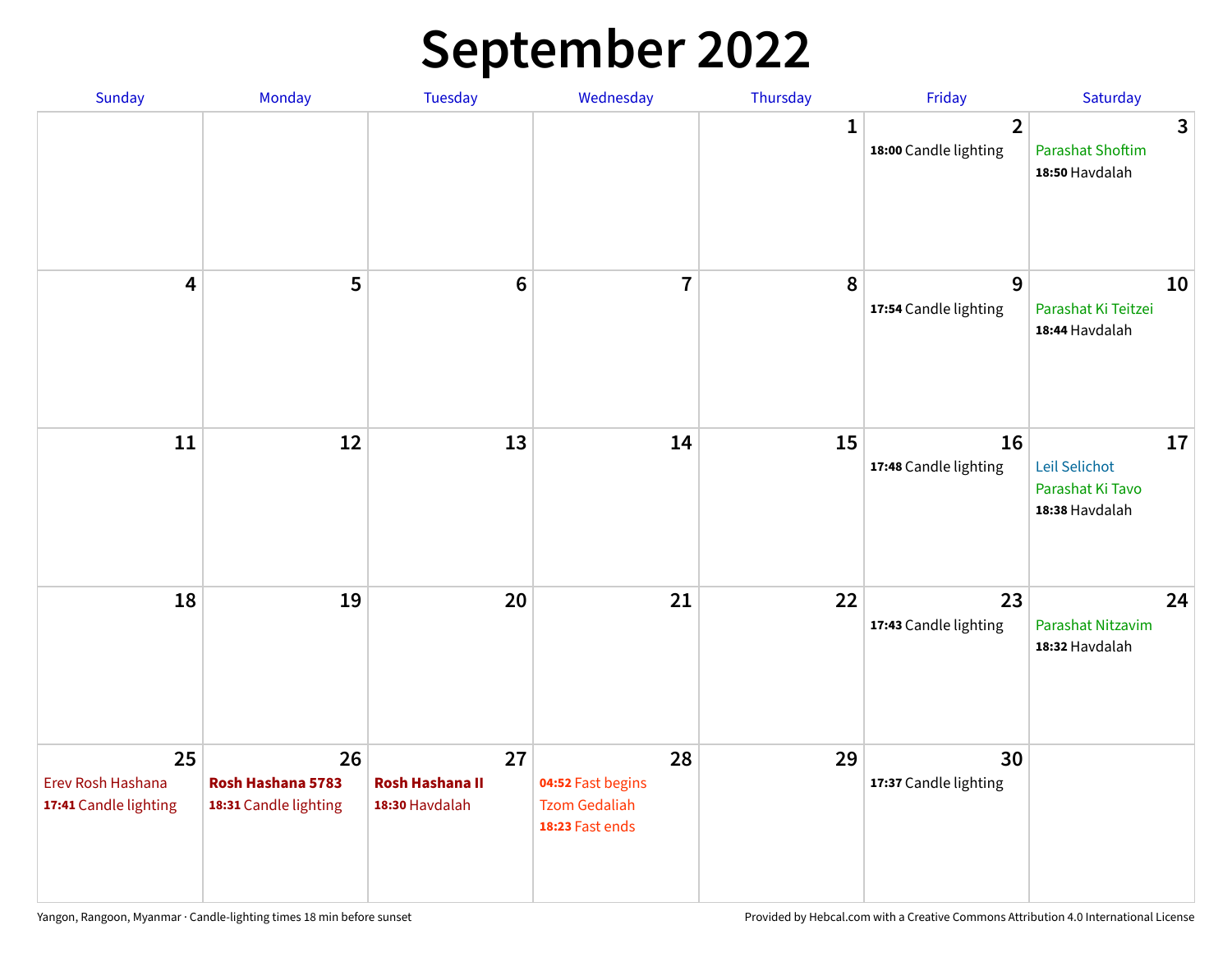## **October 2022**

| Sunday                                                   | <b>Monday</b>                                        | <b>Tuesday</b>                                                    | Wednesday                                | Thursday               | Friday                                         | Saturday                                                                |
|----------------------------------------------------------|------------------------------------------------------|-------------------------------------------------------------------|------------------------------------------|------------------------|------------------------------------------------|-------------------------------------------------------------------------|
|                                                          |                                                      |                                                                   |                                          |                        |                                                | 1<br><b>Shabbat Shuva</b><br>Parashat Vayeilech<br>18:27 Havdalah       |
| $\overline{2}$                                           | $\overline{\mathbf{3}}$                              | $\overline{4}$<br><b>Erev Yom Kippur</b><br>17:34 Candle lighting | 5<br><b>Yom Kippur</b><br>18:24 Havdalah | 6                      | $\overline{7}$<br>17:31 Candle lighting        | 8<br>Parashat Ha'Azinu<br>18:21 Havdalah                                |
| 9<br><b>Erev Sukkot</b><br>17:30 Candle lighting         | 10<br><b>Sukkot I</b><br>18:20 Candle lighting       | 11<br><b>Sukkot II</b><br>18:19 Havdalah                          | 12<br>Sukkot III (CH"M)                  | 13<br>Sukkot IV (CH"M) | 14<br>Sukkot V (CH"M)<br>17:26 Candle lighting | 15<br>Sukkot VI (CH"M)<br>18:17 Havdalah                                |
| 16<br>Sukkot VII (Hoshana Raba)<br>17:25 Candle lighting | 17<br><b>Shmini Atzeret</b><br>18:15 Candle lighting | 18<br><b>Simchat Torah</b><br>18:15 Havdalah                      | 19                                       | 20                     | 21<br>17:22 Candle lighting                    | 22<br>Mevarchim Chodesh Cheshvan<br>Parashat Bereshit<br>18:12 Havdalah |
| 23                                                       | 24                                                   | 25<br>Rosh Chodesh Cheshvan                                       | 26<br>Rosh Chodesh Cheshvan              | 27                     | 28<br>17:18 Candle lighting                    | 29<br><b>Parashat Noach</b><br>18:09 Havdalah                           |
| 30                                                       | 31                                                   |                                                                   |                                          |                        |                                                |                                                                         |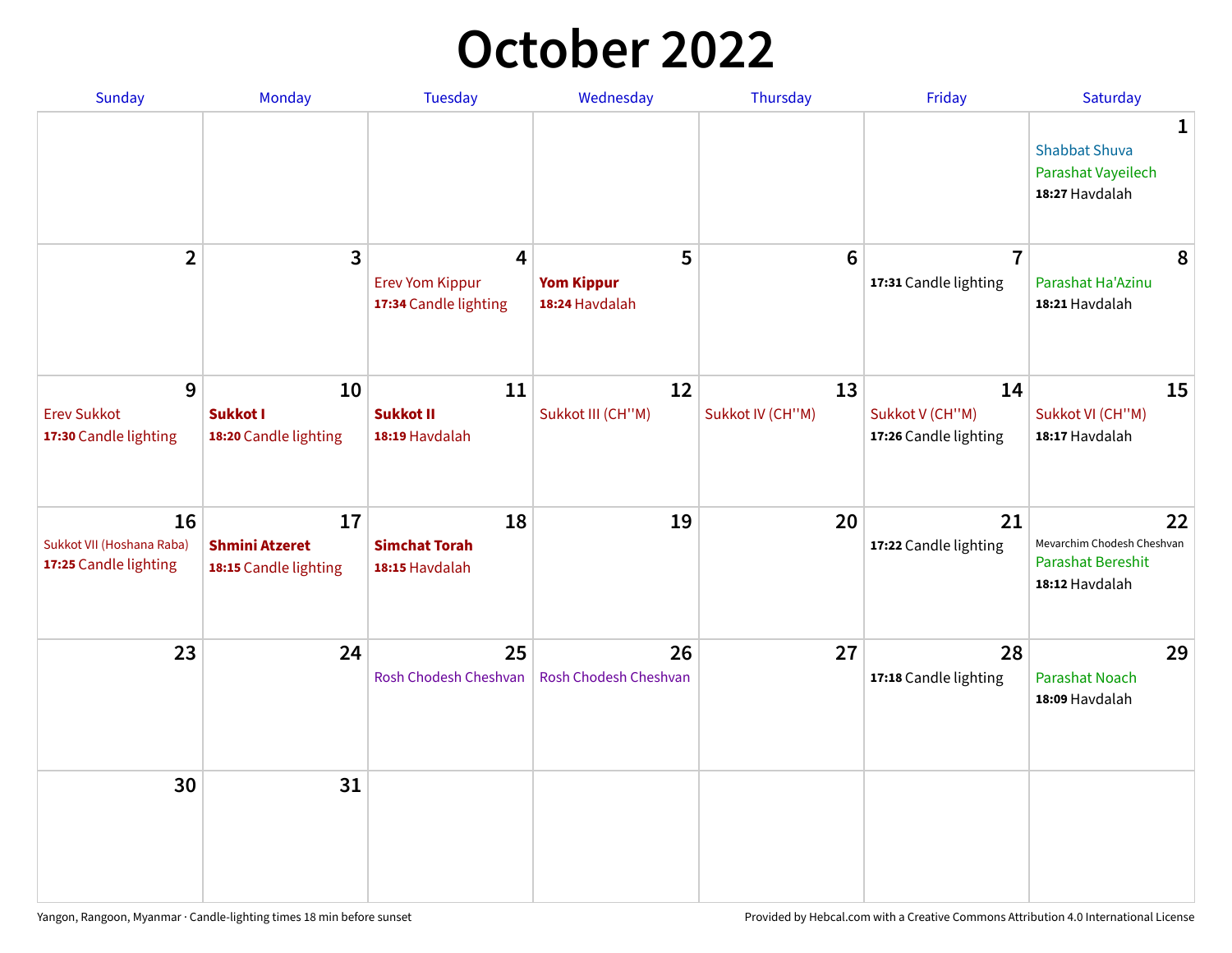#### **November 2022**

| Sunday         | Monday         | Tuesday                             | Wednesday               | Thursday                  | Friday                                             | Saturday                                                                 |
|----------------|----------------|-------------------------------------|-------------------------|---------------------------|----------------------------------------------------|--------------------------------------------------------------------------|
|                |                | 1<br>Yom HaAliyah School Observance | $\overline{\mathbf{2}}$ | $\mathbf{3}$              | $\overline{\mathbf{4}}$<br>17:15 Candle lighting   | 5<br>Parashat Lech-Lecha<br>18:06 Havdalah                               |
| $6\phantom{1}$ | $\overline{7}$ | 8                                   | $\boldsymbol{9}$        | 10                        | 11<br>17:13 Candle lighting                        | 12<br>Parashat Vayera<br>18:04 Havdalah                                  |
| 13             | 14             | 15                                  | 16                      | 17                        | 18<br>17:11 Candle lighting                        | 19<br>Mevarchim Chodesh Kislev<br>Parashat Chayei Sara<br>18:04 Havdalah |
| 20             | 21             | 22                                  | 23<br>Sigd              | 24<br>Rosh Chodesh Kislev | 25<br>Rosh Chodesh Kislev<br>17:11 Candle lighting | 26<br><b>Parashat Toldot</b><br>18:04 Havdalah                           |
| 27             | 28             | 29                                  | 30                      |                           |                                                    |                                                                          |